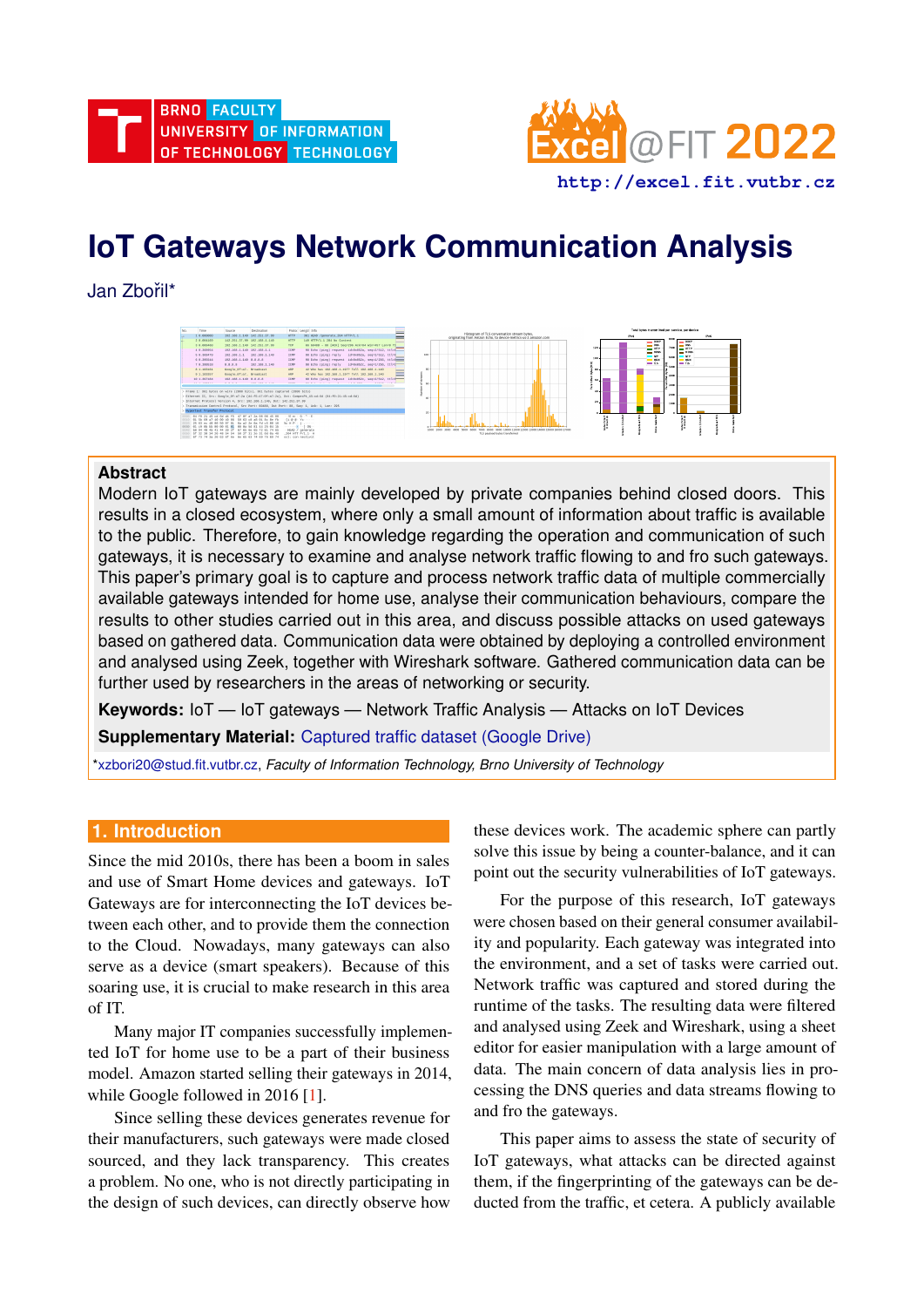dataset consisting of network traffic of four widely used IoT gateways is one of the results of this work. The other result is an analysis of this dataset, which highlights interesting patterns and traffic behaviour and provides a direct comparison between tested devices. It clearly shows distinct features which can be used for device fingerprinting. This work confirms and disproves some results from the aforementioned studies.

# **2. Related Work**

Researchers have already carried out studies in the field of the traffic and security of IoT gateways. Amar et al. [\[2\]](#page-6-1) built out an environment consisting of many devices and gateways, and captured the traffic for 22 days. Their work explains the learned device characteristics or other non-expected results, especially in the way the devices were set up and how they operated. They talk about global statistics, including total bytes sent per device, per protocol, etc.

Ivan Cvitić et al. published a research [[3\]](#page-6-2), in which they successfully sorted IoT devices into several classes based on the characteristics of their network traffic flows. The paper also include devices communicating via a Zigbee protocol, among those using Ethernet or Wi-Fi. Based on the coefficient of variation of received and sent data  $(C_u$  index), and data transformation, in order for the data to behave like a normal distribution, so statistical tests for this particular distribution could be used; they were able to link the device to one of four classes of devices sharing similar behaviour.

In their research [\[4\]](#page-6-3), Pierre-Marie Junges et al. used captured traffic analysis for inference of user actions, such as turning the smart light on or off. They took the position of an outsider, looking into the traffic between the LAN and the cloud. They noted that identification of the devices, especially from the TLS handshake, can be extracted from such traffic. First, they identified the problems of deducting information from the traffic. They claim they are the following: no individual IoT device signature, gateway abstraction, encryption. They also made several assumptions on which their later actions are based: sending actions to the IoT devices-actions in one command are sent as one; incidence of the actions on the packet size, command size stability and data structures similarity. They then captured network traffic while operating multiple IoT devices, using combinations of different actions on various devices. After measuring the size of datagrams from the start of captured TLS streams and doing computations, they were able to distinguish the

<span id="page-1-0"></span>

**Figure 1.** The Figure demonstrates, how the devices, which the LAN was composed of, were connected. A – The cloud; B – Turris router; C – External SSD for storing captured files;  $D$  – tested IoT gateway;  $E$  – Phillips Hue Bridge; F – Smartphone with control application; G – Phillips Hue light bulb. Wireless communication between the devices is colour coded.

correct operation taken with 98.4% accuracy. However, the authors rely heavily on the assumption that the IoT device sends traffic to the cloud after an action inside the network is taken, which is not always true, as is later revealed in this work.

# **3. Setup and Methodology**

This chapter shows the process of selecting the gateways to be tested and the setup of the environment, and it describes the methodology of data capturing and analysis.

#### **3.1 Gateways selection**

The gateways to be tested were the following: The Aeotec Smart Home Hub, Amazon Echo Dot 4th gen., Google Nest Mini and Home Assistant (HA) software gateway running on a Raspberry Pi 4. They were chosen based on general consumer availability and popularity. All gateways, except the HA, are closed sourced. The HA was specially chosen for its open-sourced nature to compare, how such different philosophies compete.

## **3.2 Environment Setup**

IoT gateways were tested separately. The LAN consisted of a Turris MOX router, serving as a default gateway. The Samsung external SSD, intended to store the captured pcap files, was connected to the router via a USB port and mounted as an EXT4 volume—Turris router is based on OpenWrt Linux distribution [\[5\]](#page-6-4). A Phillips Hue smart light bulb was wirelessly connected to the Phillips Hue Bridge, which was plugged into the Turris router using Ethernet. Each of the tested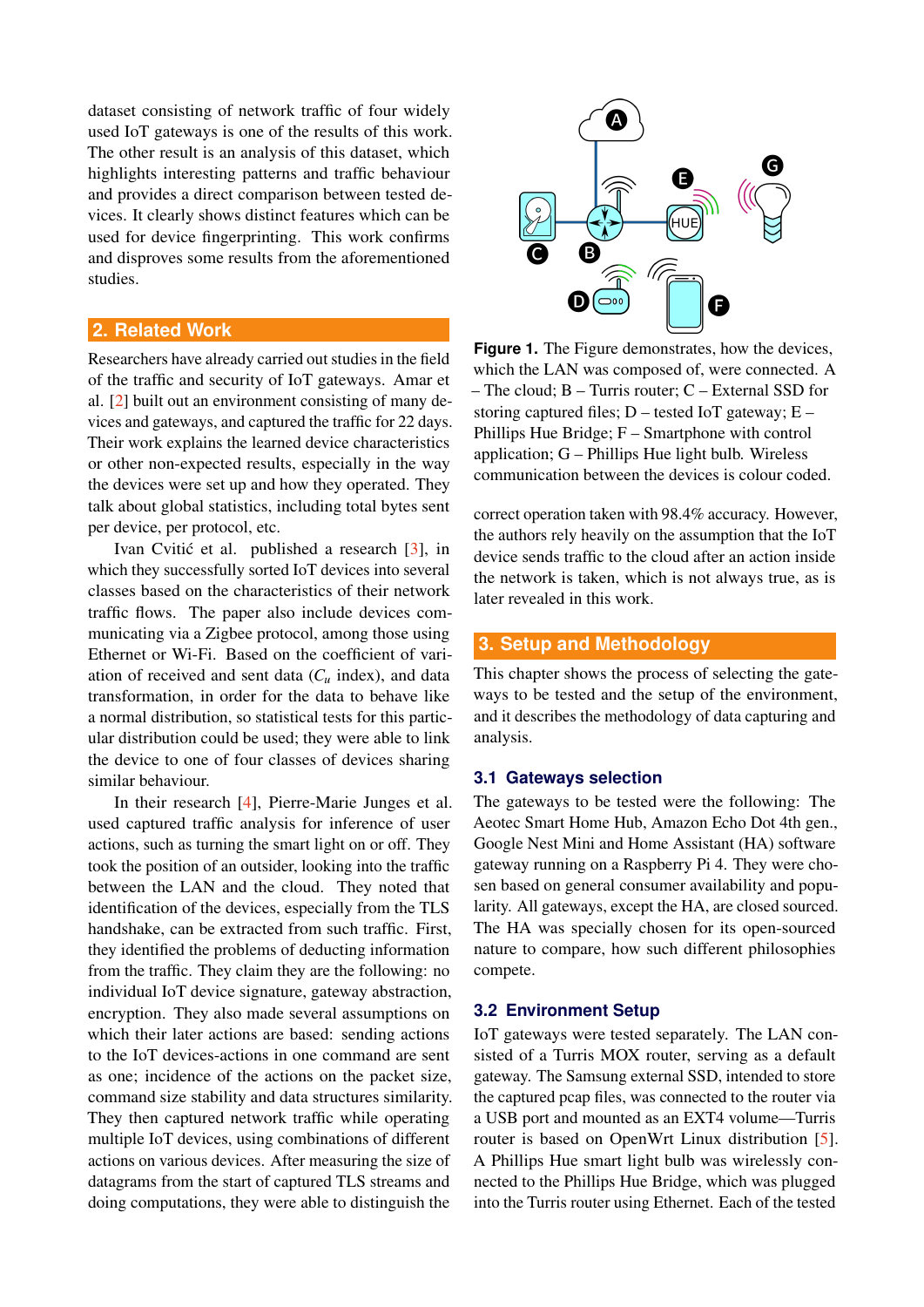IoT gateways was connected to the Turris router via Ethernet, where applicable, or via Wi-Fi. Each gateway was set up using its own Android mobile application. The entire setup is illustrated in Figure [1.](#page-1-0)

Due to the lack of knowledge of device compatibility and the validity of the used analysis methods, it was decided to test each device separately. BBuilding the environment this way does not represent a real-life network, where various devices are connected simultaneously. However, it isolates possible deviations that might occur only when the tested IoT gateway communicates with a specific device. Another point is that such a complex environment would be challenging to recreate.

#### **3.3 Capturing methodology**

Traffic for each IoT gateway was captured in two operation modes-active and passive.

The Phillips light bulb was repeatedly turned on and off ten times in a row during the active capturing. This capturing was done to discover traffic, which could be associated with the actions taken.

Passive capturing mode consisted of leaving the gateway running idle for seven days, in which there was no direct, intentional interaction with it. The gateways were running in the standard university office, where a conversation and other noises happened, which could impact the collected data.

#### **3.4 Methodology of Data Analysis**

After the data had been collected into pcap files, records of streams, DNS, and other information were extracted using the Zeek command-line tool [\[6\]](#page-6-5)-an open-source network security monitoring tool.

Zeek logs were copied into a spreadsheet editor to ease the manipulation and filtration of data. DNS logs, including queries, answers, intervals between queries, and the number of such queries, were documented. Valuable and compelling information was gained from both TCP and UDP streams. These discoveries contain an amount of data transmitted, significant differentiating attributes, encryption information, the suspected purpose of the streams, et cetera. Where applicable, a graph, diagram, or conversation log has been made. The Wireshark software was used for gaining detailed information and fact-checking Zeek logs.

# **4. Analysis results**

Results of the analysis are located in this chapter. They are grouped based on the device, with information learned from the passive mode written first.

<span id="page-2-0"></span>

**Figure 2.** Input/Output graph of the stream from the Aeotec gateway towards the dc-eu01-euwest1.connect. smartthings.com endpoint. X-axis step is 1 minute. All the spikes, seen in traffic, originates from the server side.

#### **4.1 Aeotec Smart Home Hub**

Out of 89.9 MB transmitted by Aeotec gateway, 68.7 % were TCP, while 55.1 % were TLS. In terms of packets, TLS contributes to 28.6 % of all packets. UDP makes only 9.8 % of all transmitted bytes and DNS 6.2 % of bytes. Aeotec sent 39 429 DNS requests, but all of them were asking only for three queries. These were: api.smartthings.com, fw-update2.smartthings.com and dc-eu01-euwest1.connect.smartthings.com.

Most connections were held against api.smartthings.com (14 446). This TLS 1.2 encrypted stream ran periodically every minute during the whole week. The connection towards the dc-eu01-euwest1.connect. smartthings.com endpoint ran twice. The first stream was already running when the capturing began, and it lasted 6.5 days into the capture period. The second stream followed immediately after the first one ended. The streams were idle most of the time, with only TCP keep-alive packets being sent. The I/O graph of the second of these streams is shown in Figure [2.](#page-2-0)

All endpoints used by Aeotec hub were hosted on Amazon's AWS servers. Aeotec Smart Home Hub did not use NTP for time synchronization purposes.

#### **Light Bulb Control**

One continuous TLS stream was detected during the live capturing, which could have been sending commands toward the cloud. Here, the sizes of frames are main determinants. There are two possible patterns of packet streams, which could had been sending the data towards the cloud at the dc-eu01-euwest1.connect. smartthings.com endpoint. Both are demonstrated in Table [1.](#page-3-0) In the first case, it is assumed that there are six packets sent for one operation and not all the pack-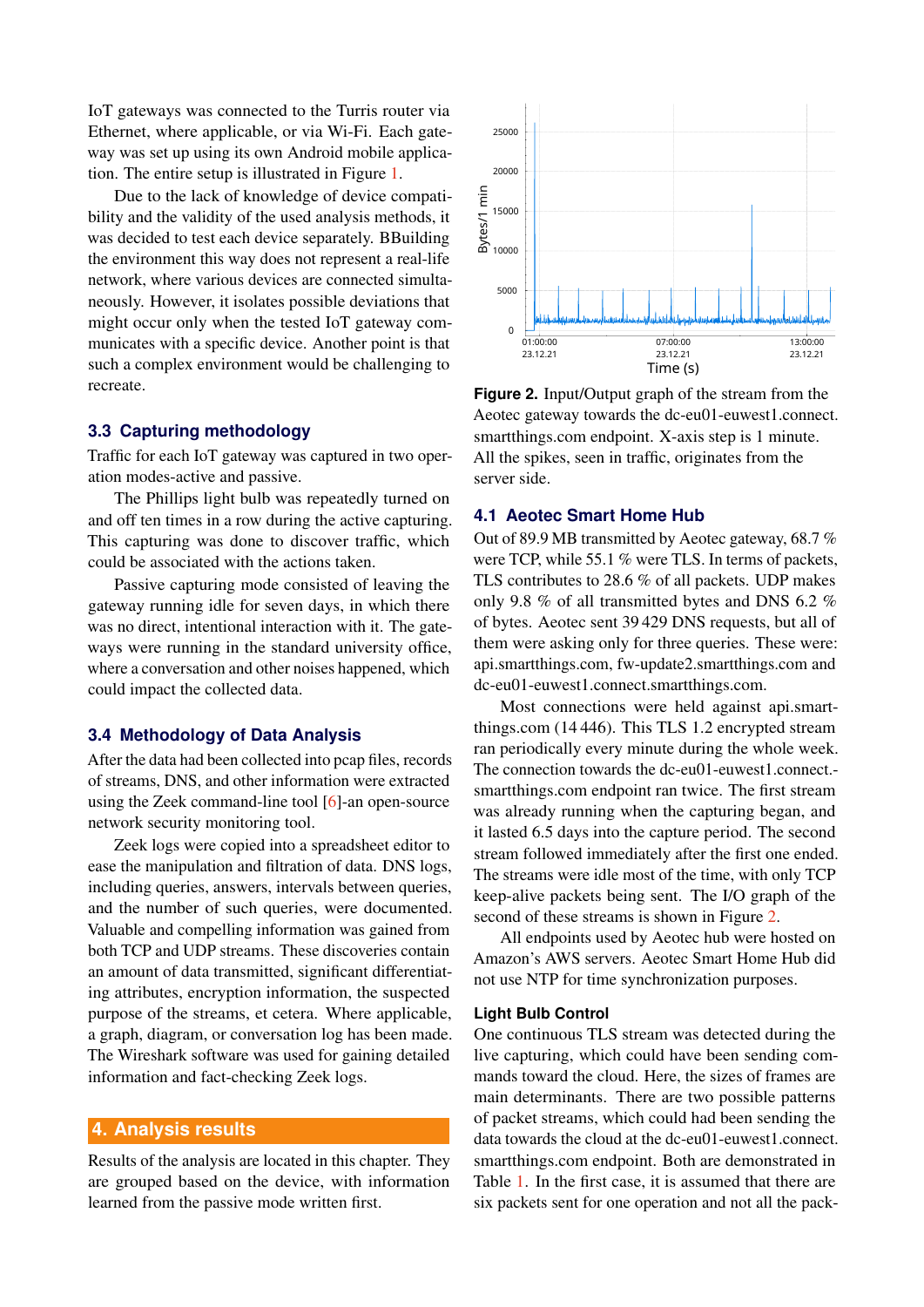<span id="page-3-0"></span>

| Scenario 1 |             | Scenario 2 |        |
|------------|-------------|------------|--------|
| Direction  | <b>Size</b> | Direction  | - Size |
| out        | 113 B       | out        | 113 B  |
| out        | 490 B       | out        | 490 B  |
| in         | 113 B       | in         | 113B   |
| in         | 318 B       | in         | 318 B  |
| out        | 113 B       |            |        |
| out        | 490 B       |            |        |

**Table 1.** The Table shows the possible patterns in packets sent from (out) and to (in) the Aeotec Smart Home Gateway when operating the light bulb.

ets were captured (captured pcap ended sooner). The second scenario assumes that not all the packets in the stream are directly connected to the light bulb operations.

## **4.2 Amazon Echo Dot, 4th gen.**

Amazon Echo (AE) queried for 23 different DNS records (the most of all gateways). All of these were for A records, while most of these requests (2014) queried for the d3p8zr0ffa9t17.cloudfront.net domain name. All DNS queries from AE can be seen in Figure [3.](#page-4-0)

Every 5 minutes, the AE sends bursts of 10 ICMP Echo messages towards the LAN's default gateway. The AE gateway uses an NTP service for its time synchronization. NTP conversations occurred 31 times.

The AE communicated with the local Phillips Hue bridge, d3p8zr0ffa9t17.cloudfront.net, acsechocaptiveportal.com and fireoscaptiveportal.com using a plain HTTP. The status code of all responses from the lastmentioned endpoint always arrived in two packets, with HTTP codes 204 and 400.

AE participated in a total of 17 distinct TCP/TLS streams. One was directed towards the 65.9.90.59 IP address (DNS answer for d1s31zyz7dcc2d.cloudfront.net). It lasted 42 seconds, and it transmitted 105 MB inbound. It can be assumed, with confidence, that the gateway pulled a software update using this stream.

Stream, which repeated mostly—3 047 times, communicated with api.amazonalexa.com. These streams were short, with an average length of 0.37 seconds. They used multiple IP addresses, presumably for load balancing. All conversations are encrypted using TLS 1.3 or TLS 1.2. TLS 1.3 conversations had client hello PDU padded to 583 TLS bytes.

Conversations between the Amazon Echo and softwareupdates.amazon.com happened eight times. Intervals between streams range from 00:15:33 to 1 day and 01:35:01. These streams do not download software updates, as the endpoint's name may suggest (small

amount of data transferred).

Connections to the device-metrics-us-2.amazon. com endpoint ran 1 204 times. The endpoint's name suggests the sending of metrics data.

There was no clear conversation between AE and the cloud during the active capturing, which might have transmitted the commands taken to the cloud.

#### **4.3 Google Nest Mini**

Google Nest (GN) sent a total of 33 887 DNS queries, 20 for A or AAAA, 1 PTR and 5 MDNS queries. The GN used Google's own DNS (8.8.8.8). Other devices used the address given via DHCP. This one was used by GN only when queries at 8.8.8.8 failed. IP addresses and domain names overlap—a server hosts multiple services on different domain names.

The GN used NTP for the time synchronization. Endpoints for NTP were time[0-4].google.com. A maximum of 20 minutes passed between NTP synchronization.

The gateways checked periodically for connectivity to the default gateway and DNS server. These ICMP echo messages were sent in batches of two requests for each endpoint.

Interesting conversations happened on the UDP port 10101—serving as both source and destination port. 224.0.0.250 and 239.255.255.251 were the endpoint's multicast IP addresses. Time-to-live of packets for these streams was set to four. This is not the default multicast TTL value.

The GN was the only tested gateway that used the QUIC protocol. Six different communication groups utilizing the QUIC protocol were observed. Google developed QUIC (Quick UDP Internet Connections) protocol, and it is meant to reduce the overhead and latency of TCP while keeping its benefits. QUIC is trying to implement TCP, TLS and HTTP on UDP (more in RFC 9000 [\[7\]](#page-6-6)).

The QUIC streams were to the tools.google.com endpoint—406/407 streams had 216.58.201.78 address as the destination. The typical conversation consisted of client hello  $\rightarrow$  rejection  $\rightarrow$  client hello  $\rightarrow$  connection. It was protected using TLS 1.3. The authentication algorithm used was AES-GCM, and Curve25519 was used for key exchange. TLS handshake packets were padded to the same length. The next stream, which was repeated 92 times, had www.google.com as its endpoint. TLS parameters were the same as for the previous stream. 471/555 frames (84.86 %) carried either 33 B or 1 350 B of payload. Intervals ranged from 00:01:29 to 11:10:03. The rest of the QUIC streams had the same characteristics as the aforementioned did.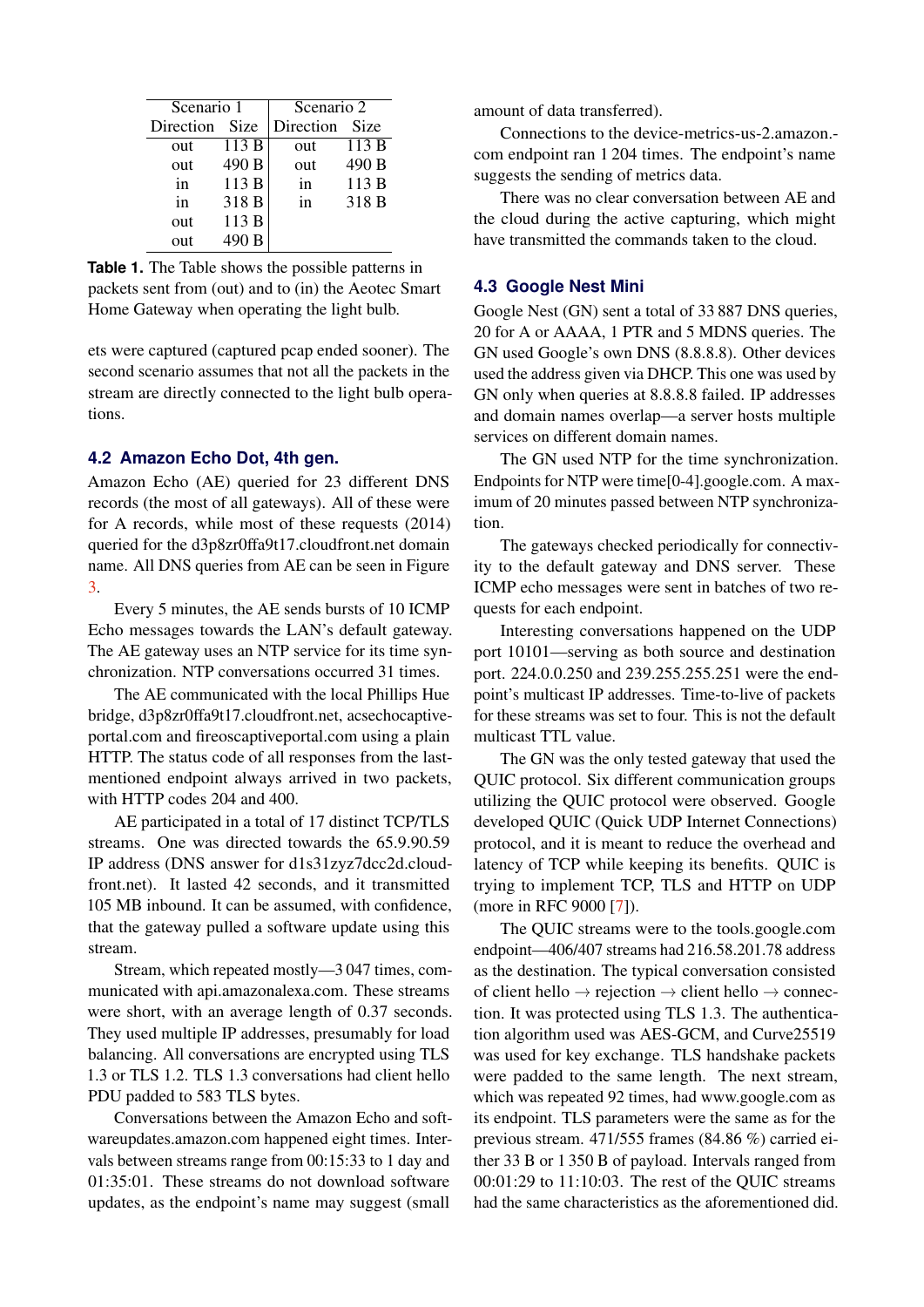<span id="page-4-0"></span>

**Figure 3.** Map of endpoints to which the Amazon Echo established connection. Connection type is differentiated by colour. The Colour shade marks the number of connections to the endpoint.

The GN also used the TCP/TLS protocol. While the average stream duration, when using the QUIC protocol, was less than 1 second, communications via TLS were much longer—2 113.5 seconds on average. Other TLS parameters were the same as when using QUIC.

All streams observed during the live capturing were also found in the passive one. They do not seem to carry any data linked to switching the light on/off.

#### **4.4 Home Assistant**

The Home Assistant sent A or AAAA DNS queries for six endpoints. This is the second-lowest number, after Aeotec, in tested gateways.

Querying for an IP record of cognito-idp.us-east-1.amazonaws.com was made to gain a way to authenticate itself towards Amazon's servers. Quote Amazon AWS [\[8\]](#page-6-7): "Amazon Cognito lets you easily add user sign-up and authentication to your mobile and web apps." This is presumably used in order to get to cloud.nabucasa.com, which provides cloud solutions for Home Assistant and is served by Amazon AWS.

DNS queries for www.home-assistant.io and analytics-api.home-assistant.io were answered with the same range of IP addresses. The overlap is demonstrated in Figure [4.](#page-4-1)

An intriguing observation not experienced elsewhere was scanning the local area network using the PTR DNS record. The Home Assistant sent batches of 254 PTR queries for the entire network with a /24 prefix every hour.

Home Assistant used Cloudflare NTP servers to get current time information. The endpoint, to which it connected 295 (interval between streams was always 00:34:08), was time.cloudflare.com.

There were 2 889 HTTP communications towards Cloudflare hosted endpoints without registered domain

<span id="page-4-1"></span>

**Figure 4.** Diagram showing the running of multiple services on one endpoint—all three domain names under the \*.home-assistant.io wildcard domain share the same IP address. Non overlapped relations are dismissed.

#### names.

The Home Assistant connected to github.com 112 times, always with two TLS streams starting simultaneously. Conversations with the cloud.nabucasa.com were running during the whole week, divided into two distinct TCP/TLS streams. The first stream started before the capturing had begun, and it ran until February 18th, 20:20:03 CET. The second ensuing conversation began on the same day, at 20:20:37 CET and lasted past the end of packet sniffing. The two streams manifested vastly different behaviour.

The Home Assistant did not communicate with the cloud when operating the lights. However, a conversation with a smartphone was observed. Twenty packets with TCP data and PSH flag, either 79 B or 80 B in length, were sent from the phone. There was no difference between turning the lights on or off (smartphone as a source). Fifty-seven packets with TCP ACK and TCP PSH flags were sent back to the smartphone. Responses were either 2, 3 or 4 packets long. The lengths of these packets were not unified. The lengths were contained in an interval of 13 B and 105 B of TCP payload. The first response packet usually arrived 50- 60 ms after the request, with the next packet sent from the endpoint after the next 20 ms. In the case of the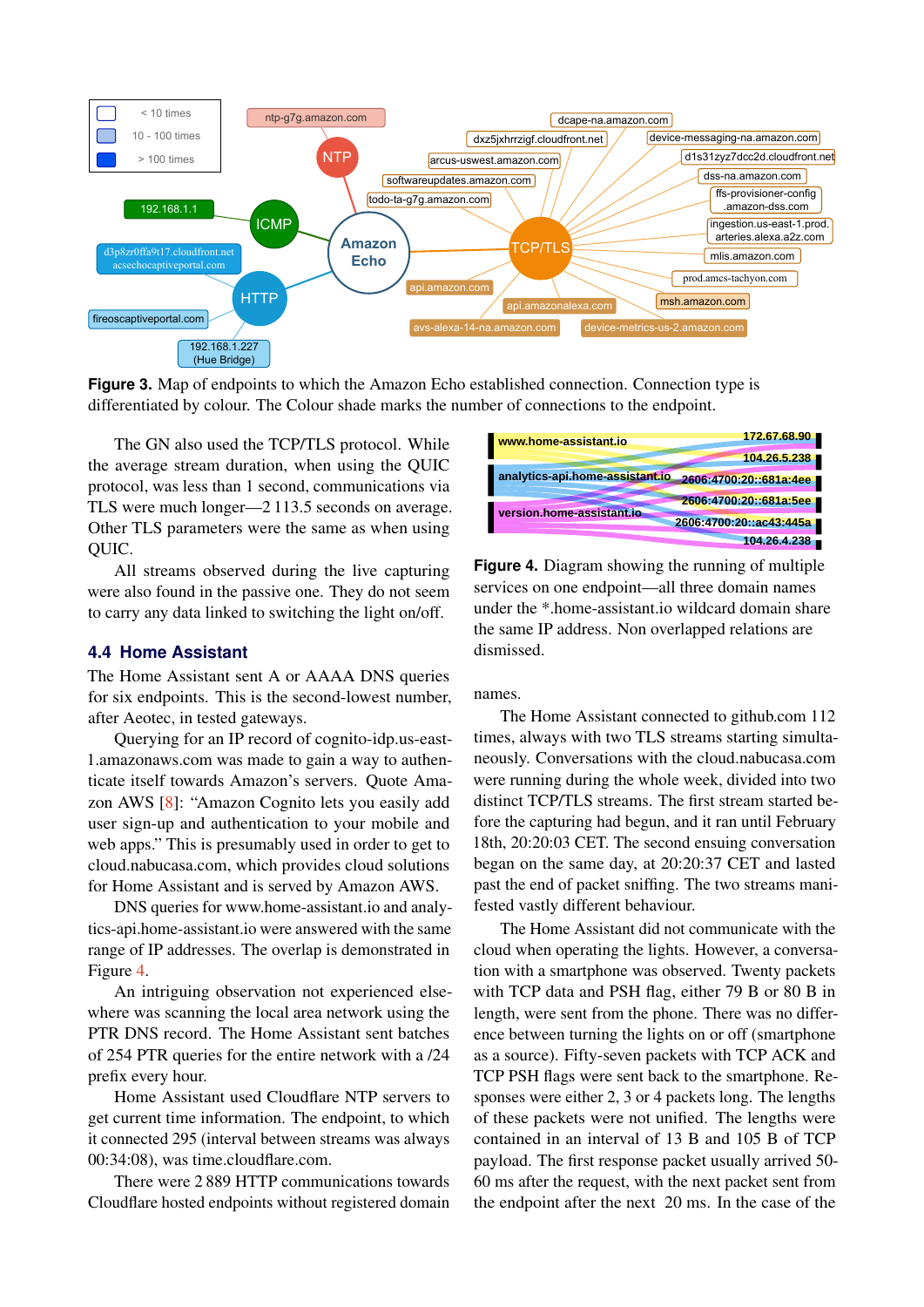fourth packet being sent, the interval after which it was sent depended on the type of action taken. For the "lights on" operation, the fourth packet was sent approximately 1 second after the third. In the case of "lights off", the fourth packet followed immediately after the third one.

#### **4.5 Global Results**

In total, the capturing lasted for a total of 28 days. More than 4080 MiB in 6 579 433 datagrams of raw data were captured, later filtered to 516 MiB and 2 278 689 packets of data used for the analysis. Most filtered data was sent and received by Amazon Echo —221.6 MiB or 54 %; with Google Nest Mini coming second with 117.0 MiB of data. The Aeotec gateway transmitted 93.7 MiB of filtered data. Raspberry Pi came last, with 83.5 MiB of data sent or received.

Figures [5](#page-6-8) and [6](#page-6-9) show the total amount of data transmitted by the transport layer protocol  $(5)$  and by application layer protocol [\(6\)](#page-6-9).

This traffic analysis showed how much information can be obtained from the traffic, even when encrypted using modern ciphers. Based on this analysis, the devices running inside the network can be clearly identified from the data stream (device fingerprinting), even when observed from behind the local network. The usage and distribution of protocols, the amount of data sent, and the specific patterns in each of the streams or between the streams can serve as a basis for device distinction. This is valuable, especially since that the MAC address of a device—the main and the most accessible identifier—is lost at a network's border.

## **4.6 Learned information and Other Studies**

The methodology of capturing and analysis process of this work was based on the one of Amar et al. [\[2\]](#page-6-1). This was done to achieve the most comparable results. From the data of Amazon Echo, it can be deduced that traffic in this paper and Amar's paper differ, yet they share certain similarities in other areas. The cause for this could be either using a different version of the Amazon Echo device, different settings of the device, or simply the time difference between the two studies—during which Amazon may have changed internal processes. The conversations of Amazon Echo in this research were mainly composed of TLS traffic (see Figure [6\)](#page-6-9), while Amar showed that their Echo also communicated via ICMP and other protocols. The Echo in this research did not send as many DNS requests, and especially it did not send any requests for DNS resource records such as www.example.net, compared to Amar's work. Also, NTP connections

happened less often in this work than in the paper of Amar. Between publishing Amar's work and this paper, the general use of TLS rose. This is a positive discovery; however, the low number of tested devices could skew the result, and it may not represent the situation in the entire IoT segment. This work differs from the Amar's mainly in the type of devices tested—this study is concerned with IoT gateways only. Also, the results of this paper emphasize more detailed characteristics of streams than Amar.

The dataset collected in this work is similar to the one featured in the paper of Ivan Cvitic et al.  $[3]$  $[3]$ . It could be further used to validate their research if the same process was carried out on the dataset. The work was done the same way or similarly until the point following the extraction of stream data. Different tools were used for the part of streams data extraction.

Junges et al. [\[4\]](#page-6-3) used traffic flow data to create a tool which can identify user taken IoT actions inside a network with 98.4% accuracy. The tool relies on several assumptions and solutions to challenges. Their assumption that gateways send data after command execution is not always correct, as the results of this paper manifest. The Amazon Echo and Google Nest Mini do not indicate that traffic is generated when operating a light bulb. Therefore, the tool created by Junges et al. would be unusable for these gateways.

#### **5. Conclusions**

In this research, an analysis of the network traffic of several IoT gateways intended for home use was conducted. This analysis demonstrated that valuable information about the devices running inside a local network could be obtained by observing traffic leaving and entering the network. The fingerprinting of the devices, based on the traffic flow, is certainly possible. Most information can be gained from DNS queries and answers. Due to the extensive use of TLS encryption for HTTPS, traffic information can be extracted from parameters such as packets lengths, patterns found in the traffic, destination addresses and their DNS records, et cetera. However, the exceptionally high use of TLS is an excellent sign in the grand scheme of things, meaning that manufacturers are not underestimating the importance of data security and confidentiality.

The dataset, consisting of captured traffic, is openly shared and available. Its use for future research can be another contribution of this paper. Future research, consisting of machine learning, neural networks, et cetera, can be trained and used on this dataset, to find